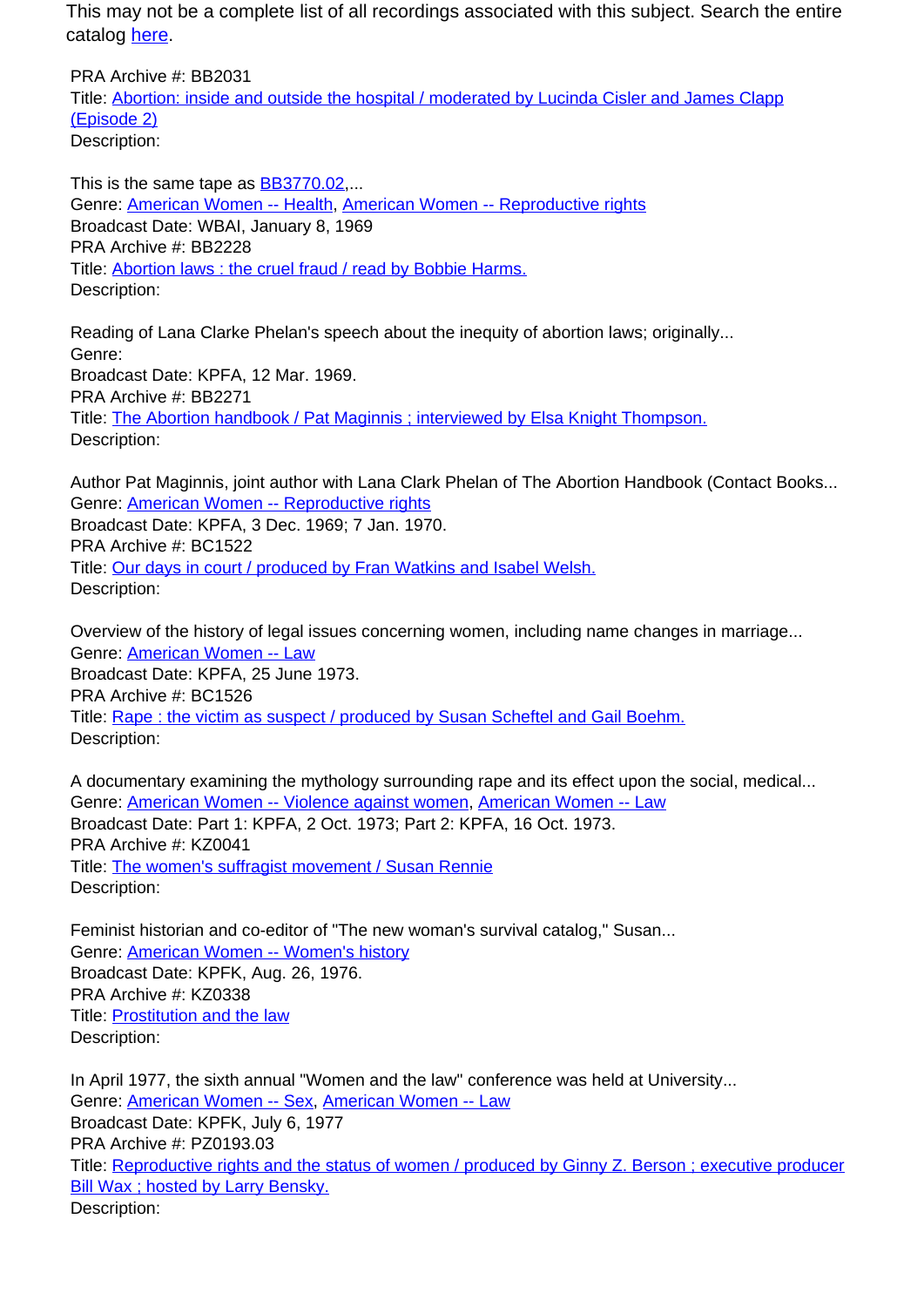This may not be a complete list of all recordings associated with this subject. Search the entire catalog here.

Program of panel discussions, listener call-ins and special reports which examines, on the eve... Genre: Broadcast Date: -0- PRA Archive #: BB4451.07 Title: Sex and the sword of Damocles (Episode 7 of 12) Description:

Talk on the legal and social assumptions about women's sexuality. Hosted by Nancy Reeves,... Genre: American Women -- Feminism Broadcast Date: KPFK, 31 Jan. 1967. PRA Archive #: BB4451.12 Title: **Law : the laggard (Episode 12 of 12)** Description:

Talk on the failure of the legal system to keep pace with social change in America by Nancy... Genre: American Women -- Feminism, American Women -- Law Broadcast Date: KPFK, 11 Apr. 1967. PRA Archive #: BC0274.01-.06 Title: People's law school / produced by Patrick Mayers. Description:

Examination of the alternative approach to lawtaught at the People's Law School.

,

pt.1. Consumer law (2 reels : 104 min.) -- pt.2. Landlord and tenant law (2 reels : 123 min... Genre: Broadcast Date: KPFA, 1971. PRA Archive #: BC0442 Title: What have you done for me lately? / by Myrna Lamb. Description:

What Have You Done For Me Lately? By Myrna Lamb. A one-act play performed by Anne Lippe and Wes...

Genre: American Women -- Reproductive rights, American Women -- Theater Broadcast Date: KPFA, 8 Oct. 1971. PRA Archive #: KZ1979 Title: Gender bias and the bottom line / Kate Butler ; produced and interviewed by Flavia Potenza. Description:

Interview with Kate Butler, Chief Executive Officer of the American Humanagement Association.... Genre: Broadcast Date: KPFK, 28 Apr. 1993. PRA Archive #: 0397A Title: A Global confrontation : women vs. tradition / introduced by Edith Culiver. Description:

Panel discusses the status of women in India, Japan,Mexico, Sweden, East Germany and the United... Genre: Broadcast Date: KPFK, 23 June 1971. PRA Archive #: IZ1471 Title: Perspectives on criminal justice: Women in and after prison Description:

Perspectives on Criminal Justice for August 19, 1981, likely the first episode. Guest is Sister...